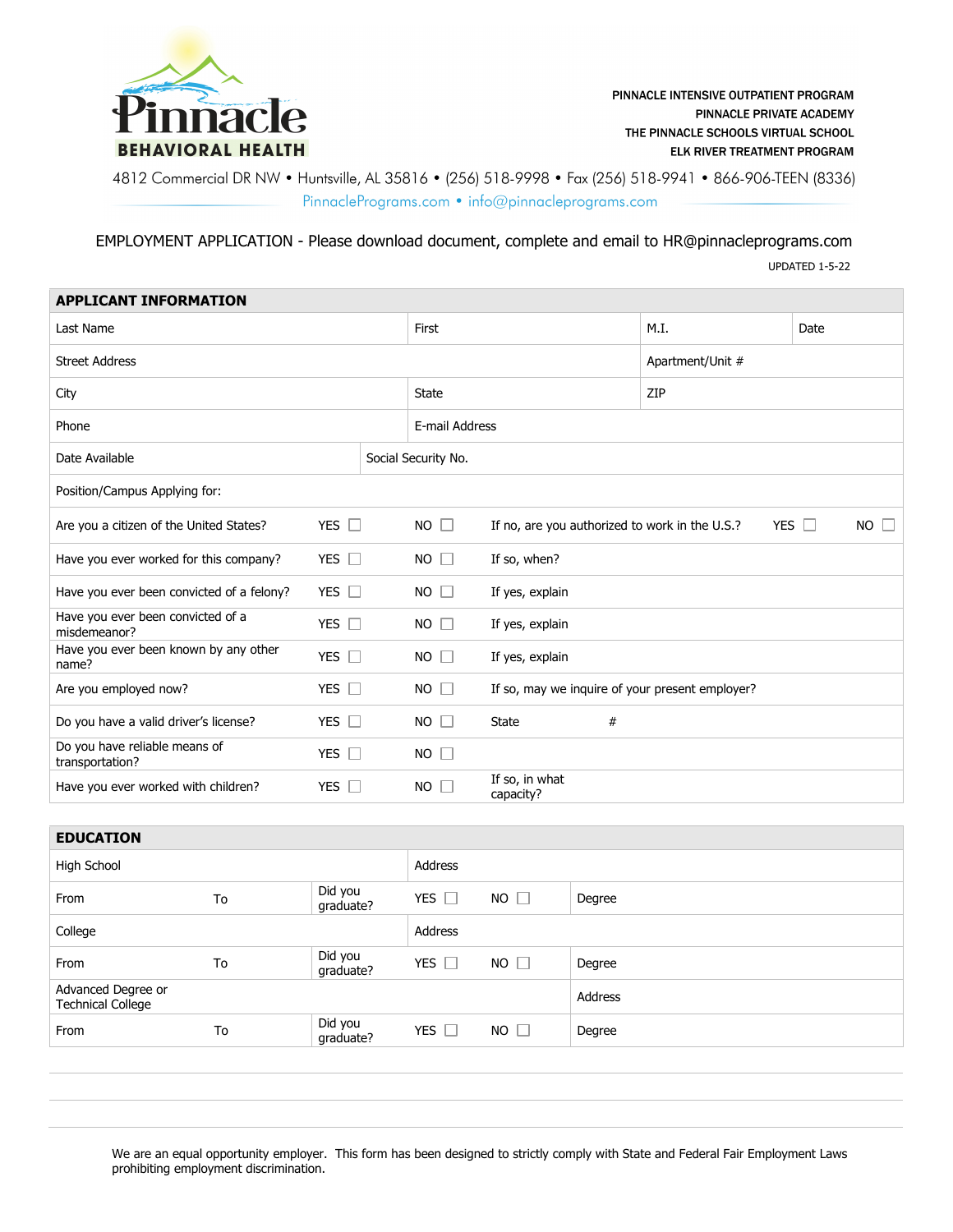| <b>REFERENCES</b>                                                                         |                    |                  |                  |                  |            |  |  |  |  |
|-------------------------------------------------------------------------------------------|--------------------|------------------|------------------|------------------|------------|--|--|--|--|
| Please list three professional references.                                                |                    |                  |                  |                  |            |  |  |  |  |
| Full Name                                                                                 |                    | Relationship     |                  |                  |            |  |  |  |  |
| Company                                                                                   |                    | Phone            |                  |                  |            |  |  |  |  |
| Address                                                                                   |                    |                  |                  |                  |            |  |  |  |  |
| Full Name                                                                                 |                    | Relationship     |                  |                  |            |  |  |  |  |
| Company                                                                                   |                    | Phone            |                  |                  |            |  |  |  |  |
| Address                                                                                   |                    |                  |                  |                  |            |  |  |  |  |
| Full Name                                                                                 |                    | Relationship     |                  |                  |            |  |  |  |  |
| Company                                                                                   |                    |                  | Phone            |                  |            |  |  |  |  |
| Address                                                                                   |                    |                  |                  |                  |            |  |  |  |  |
| PREVIOUS EMPLOYMENT                                                                       |                    |                  |                  |                  |            |  |  |  |  |
| Company                                                                                   |                    |                  | Phone            |                  |            |  |  |  |  |
| Address                                                                                   |                    |                  |                  |                  | Supervisor |  |  |  |  |
| Job Title                                                                                 |                    |                  |                  |                  |            |  |  |  |  |
|                                                                                           | \$                 | Ending Salary \$ |                  |                  |            |  |  |  |  |
| Responsibilities                                                                          |                    |                  |                  |                  |            |  |  |  |  |
| From<br>To                                                                                | Reason for Leaving |                  |                  |                  |            |  |  |  |  |
| May we contact your previous supervisor for a reference?                                  | YES $\square$      | $NO$ $\square$   |                  |                  |            |  |  |  |  |
| Company                                                                                   | Phone              |                  |                  |                  |            |  |  |  |  |
| Address                                                                                   |                    |                  | Supervisor       |                  |            |  |  |  |  |
| Job Title                                                                                 | Starting Salary \$ |                  | Ending Salary \$ |                  |            |  |  |  |  |
| Responsibilities                                                                          |                    |                  |                  |                  |            |  |  |  |  |
| To<br>From                                                                                | Reason for Leaving |                  |                  |                  |            |  |  |  |  |
| NO<br>May we contact your previous supervisor for a reference?<br>YES $\square$           |                    |                  |                  |                  |            |  |  |  |  |
|                                                                                           | Phone              |                  |                  |                  |            |  |  |  |  |
| Company                                                                                   |                    |                  |                  |                  |            |  |  |  |  |
| Address                                                                                   | Supervisor         |                  |                  |                  |            |  |  |  |  |
| Job Title<br><b>Starting Salary</b>                                                       |                    |                  | \$               | Ending Salary \$ |            |  |  |  |  |
| Responsibilities                                                                          |                    |                  |                  |                  |            |  |  |  |  |
| To<br>From                                                                                | Reason for Leaving |                  |                  |                  |            |  |  |  |  |
| May we contact your previous supervisor for a reference?<br>YES $\square$<br>$NO \square$ |                    |                  |                  |                  |            |  |  |  |  |